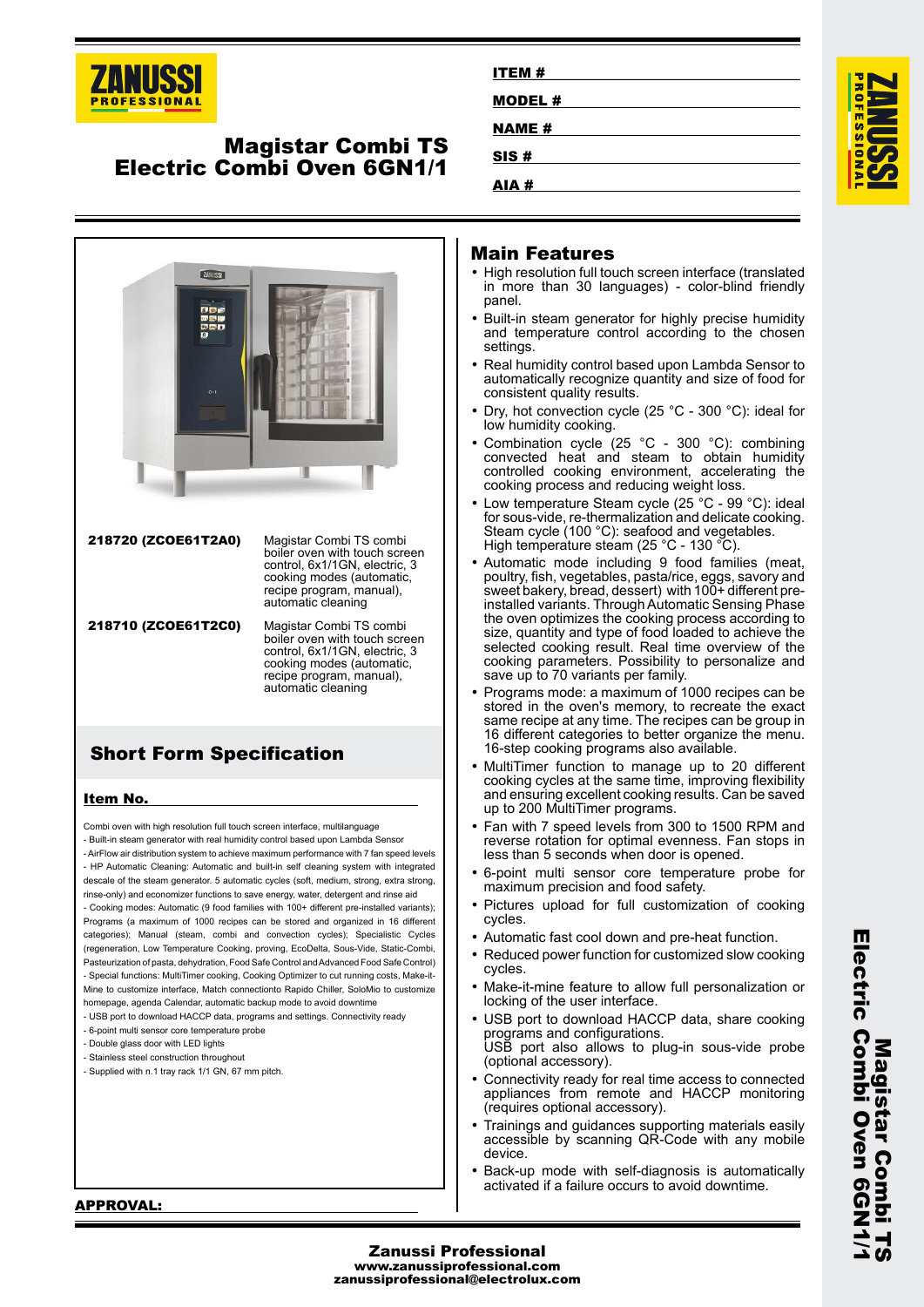

• Automatic consumption visualization at the end of the cycle. • Special Cycles:

Regeneration (ideal for banqueting on plate or rethermalizing on tray),

- Low Temperature Cooking (to minimize weight loss and maximize food quality),

- Proving cycle,

- EcoDelta cooking, cooking with food probe maintaining preset temperature difference between the core of the food and the cooking chamber,

- Sous-vide cooking,

- Static Combi (to reproduce traditional cooking from static oven),

- Pasteurization of pasta,

- Dehydration cycles (ideal for drying fruits, vegetables, meats, seafood),

- Food Safe Control (to automatically monitor safety of cooking process in compliance with HACCP hygienic standards).

- Advanced Food Safe Control (to drive the cooking with pasteurization factor).

- AirFlow air distribution system to achieve maximum performance in chilling/heating evenness and temperature control thanks to a special design of the chamber combined with high precision variable speed fan.
- HP Automatic Cleaning: Automatic and built-in self cleaning system with integrated descale of the steam generator. 5 automatic cycles (soft, medium, strong, extra strong, rinseonly) and green functions to save energy, water, detergent and rinse aid. Also programmable with delayed start.
- Cooking Optimizer function organizes the cooking sequence of the chosen cycles optimizing the work in the kitchen from a time and energy efficiency point of view.
- SoloMio lets the user group the favorite functions in the homepage for immediate access.
- • Calendar works as an agenda where the user can plan the daily work and receive personalized alerts for each task.
- Grease Collector: predisposed for integrated grease drain and collection for safer operation (dedicated base as optional accessory).
- 2 different chemical options available: solid and liquid (requires optional accessory).
- Capacity: 6 GN 1/1 trays.
- Connectivity ready for real time access to connected appliances from remote and data monitoring (requires optional accessory – contact the Company for more details).
- With Match function the Oven and the Blast Chiller are connected to each other and communicate in order to guide the user through the cook&chill process optimizing time and efficiency (requires optional accessory).

### **Construction**

- Double thermo-glazed door with open frame construction, for cool outside door panel. Swing hinged easy-release inner glass on door for easy cleaning.
- Seamless hygienic internal chamber with all rounded corners for easy cleaning.
- 304 AISI stainless steel construction throughout.
- Front access to control board for easy service.
- Integrated spray gun with automatic retracting system for fast rinsing.
- IPX 5 spray water protection certification for easy cleaning.
- Supplied with n.1 tray rack 1/1 GN, 67 mm pitch.

## **Optional Accessories**



**Magistar Combi TS**